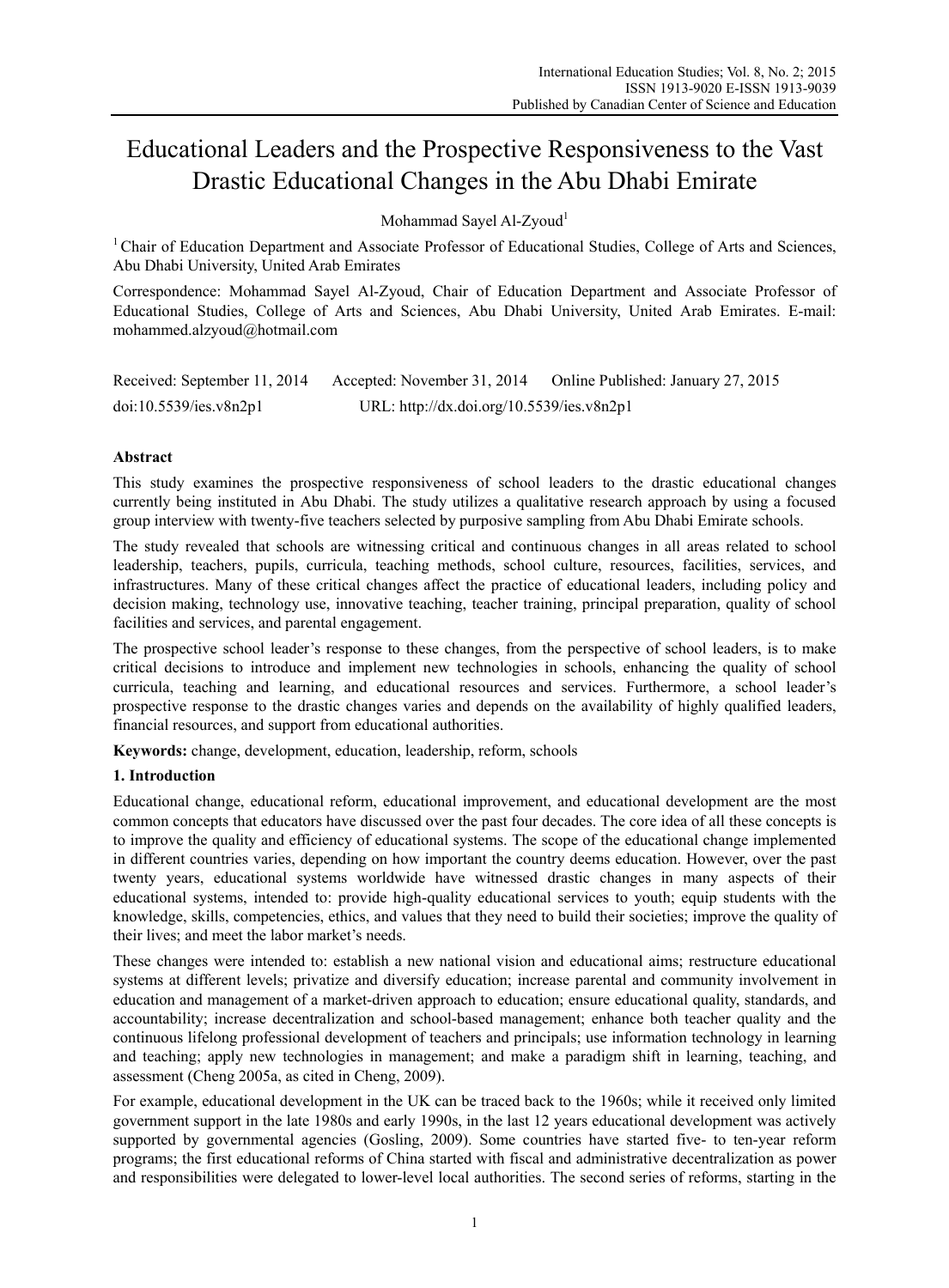1990s, was internally-focused and consisted of changes in educational ideology, curriculum, teaching approaches, and evaluation methods (Liu & Dunne, 2009).

The most drastic changes that have been experienced by most educational systems were in the areas of school leadership, teachers, pupils, curricula, teaching methods, school culture, resources, facilities, services, and infrastructures.

Furthermore, the core changed that educational systems tried to implement were related to teaching and learning, integrating technology in education, bilingual education, and moving to student-centered education. Educational changes are necessary to cope with developments in other fields and to provide these fields with the most qualified human resources; these changes enable individuals and groups to build and belong to their societies. Educational change is developing and improving all or some of the components of educational systems. Countries across the globe used different approaches to introduce changes into their systems; some countries implemented comprehensive educational change over a certain period, and others implemented changes to some aspects of their systems. The level of change depended on the availability of resources to implement the required change and the readiness of the educational system to adapt to the new change. Therefore, different parties were involved in the process of educational change: teachers, students, parents, policy makers, and school leaders. Each party has a very important contribution to this process, but the role of the school leader has not been effective enough because of the lack of understanding of his/her role and responsibilities. School leaders are necessary in the process of change because the role of the change leader is to remove barriers and free people to use their strengths to improve the organization and make it responsive to community, regional, and national needs (Wallin, 2010). According to Wheatley (as cited in Wallin, 2010), leaders are obligated to help the whole organization examine itself, that is, to be reflective and meaningful about its activities and decisions.

This study has shed light on the prospective responses (roles) of school leaders to the drastic changes in schools. Furthermore, it attempted to identify the different roles that school leaders have played to lead their schools and achieve the intended visions and goals of the educational systems.

### **2. Problem Statement**

The educational system of the Abu Dhabi Emirate was the target of many changes over the past two decades. These changes were aimed toward improving the quality of the teaching experience of students to prepare them for life and enable them to serve their communities as professionals. The changes that implemented by the educational authorities brought improvement to the quality of teachers, educational facilities, educational resources, infrastructures, assessment and evaluation, educational practices, and school culture. Despite the huge efforts to improve all of these areas, the process of change is still active and ongoing to further improve the educational system. These changes were necessary to advance the educational system to modern standards. Teachers, as one of the core elements of the educational system, apply changes in schools and have concerns regarding the response that educational leaders have toward the required changes. Taking the view of teachers into account regarding the educational changes that will be implemented in Abu Emirate schools requires schools leaders to respond differently and meet teachers' expectations in this matter. Therefore, the study tried to examine the views of teachers regarding the responses that they expected from school leaders regarding the changes that are needed for the educational system. The study answered the following question: What is the prospective responsiveness of the school leaders to the drastic educational changes currently ongoing in Abu Dhabi Emirate schools?

### **3. Methodology**

This study follows the qualitative research approach through the use of the focused group interview. This technique is used to collect qualitative data by setting up a situation (the interview) that allows a respondent the time and scope to talk about his or her opinion on a particular subject. The objective was to understand the respondent's point of view rather than make generalizations about behavior. This interview used open-ended questions; some were suggested by the researcher and some arose naturally during the interview (Sociological Research Skills, 2011). In addition, this study quantified the qualitative data by calculating the frequencies and percentage of the responses of the twenty-five teachers. The percentage of responses of twenty-five teachers is interpreted in three stages: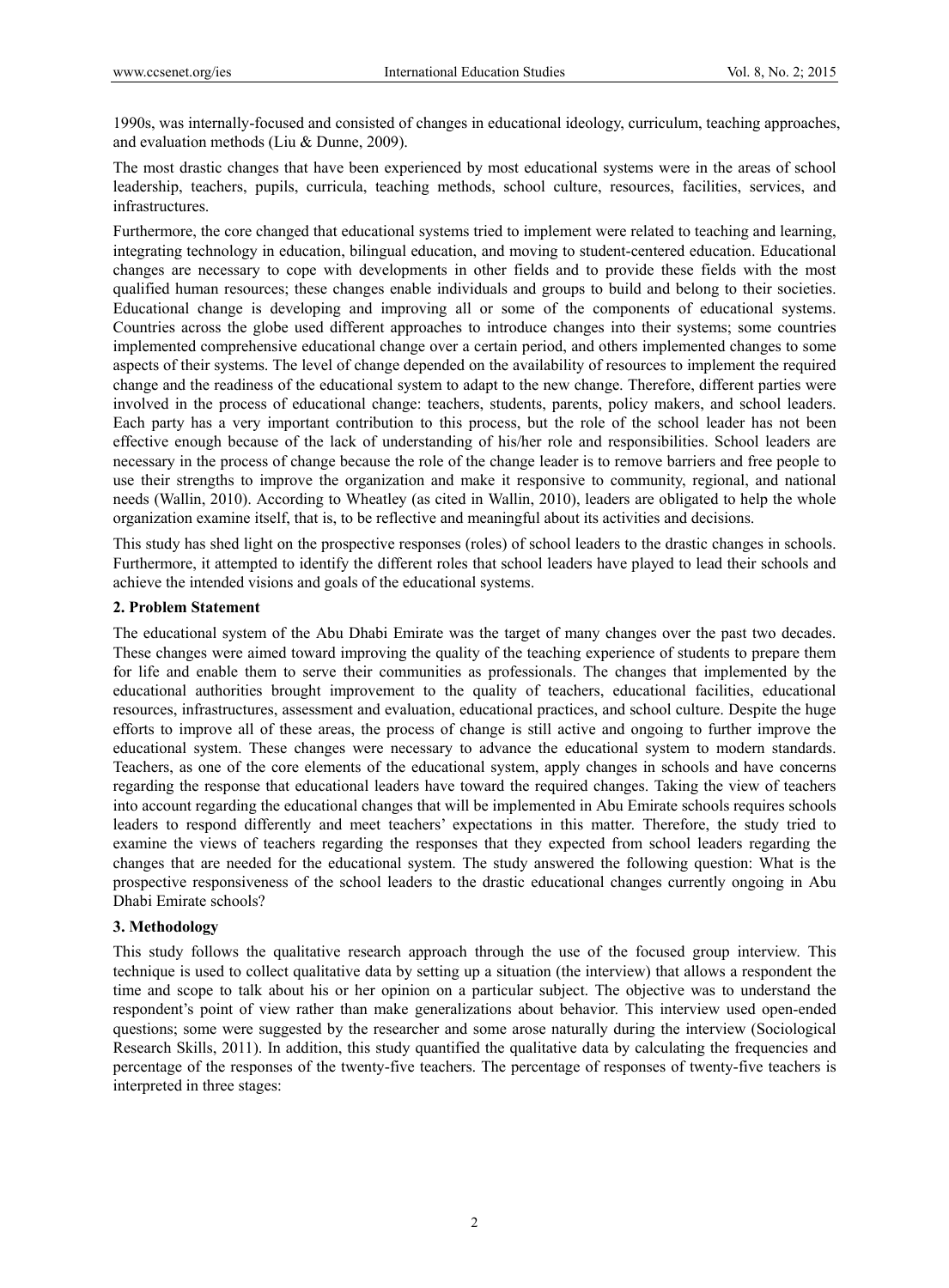90%-100% Very High 80%- 89% High 70%-79% Moderate

Source: Department of Planning and Policy Research (2006), Education Development Master Plan, Kuala Lumpur.

## **4. Finding and Discussion**

High-quality leaders, with the power to act, are required to obtain a positive response from school leaders to drastic changes in educational systems. Leadership quality means what leaders have to lead educational institutions, in terms of qualifications, knowledge, experiences, skills, motivation, and values. School leaders respond positively to changes in educational systems if they are involved, by the top and middle educational leadership, in the preparation and planning of the new changes. This is essential to make school leaders aware of the importance of the new changes and to ensure their full collaboration and commitment to implement the changes on the ground. People, in general, work hard and serve better when they take part in the decision-making process.

Well-educated and qualified leaders have a strong, positive to drastic changes in educational systems. They need to be well-prepared and well-equipped with the knowledge and skills of educational leadership, specifically the knowledge that enables them to lead schools to be centers of excellence in teaching, learning, and capacity-building of students, transitioning schools into learning communities for students and for the local community members. School leaders should have a wealth of experience with the educational process, including teaching, learning, teachers' affairs, professional development, assessment and evaluation, curriculum design, strategic planning, and school budgeting.

Focused group interview with twenty-five teachers revealed the different results presented in Table 1 with the frequencies (how many teachers stated this finding) and percentage of each finding. These findings are the required responses that school leaders have to practice, from the perspective of teachers.

| Table 1. Frequencies and percentages of the responses of school leaders to the drastic educational changes in |  |  |  |  |  |
|---------------------------------------------------------------------------------------------------------------|--|--|--|--|--|
| Abu Dhabi Emirate schools                                                                                     |  |  |  |  |  |

| No. | Findings                                                                                                                                                                                     | Frequencies | Percentage |
|-----|----------------------------------------------------------------------------------------------------------------------------------------------------------------------------------------------|-------------|------------|
|     | Improving the teaching and learning process.                                                                                                                                                 | 24          | 96%        |
|     | Improving the quality of the educational facilities, resources, and<br>infrastructures.                                                                                                      | -23         | 92%        |
|     | Providing professional development training to teachers or arranging and<br>inviting well-qualified professionals from different fields to provide the right<br>training to the teachers.    | 22          | 88%        |
|     | School buildings should be designed to serve educational purposes and 21<br>equipped with the required facilities.                                                                           |             | 84%        |
|     | Ensuring that human resources deliver the educational services needed to be<br>educationally qualified to teach and learn and make students knowledgeable,<br>skillful, and active citizens. | 21          | 84%        |
|     | Educational planning is one of the most important aspects of school<br>leadership, as leaders need to plan for everything in their schools to move to<br>the next level of achievement.      | 20          | 80%        |
|     | Having educational and professional vision to lead their schools and 20<br>implement the right change.                                                                                       |             | 80%        |
|     | Working with teachers and other employees to plan the different activities 20<br>that enhance the knowledge and skills of students.                                                          |             | 80%        |
|     | Establishing direct and open communication channels with stakeholders.                                                                                                                       | 20          | 80%        |
|     | Empowering teachers and other staff members to carry out some leadership<br>responsibilities and take real part in the decision-making process.                                              | 20          | 80%        |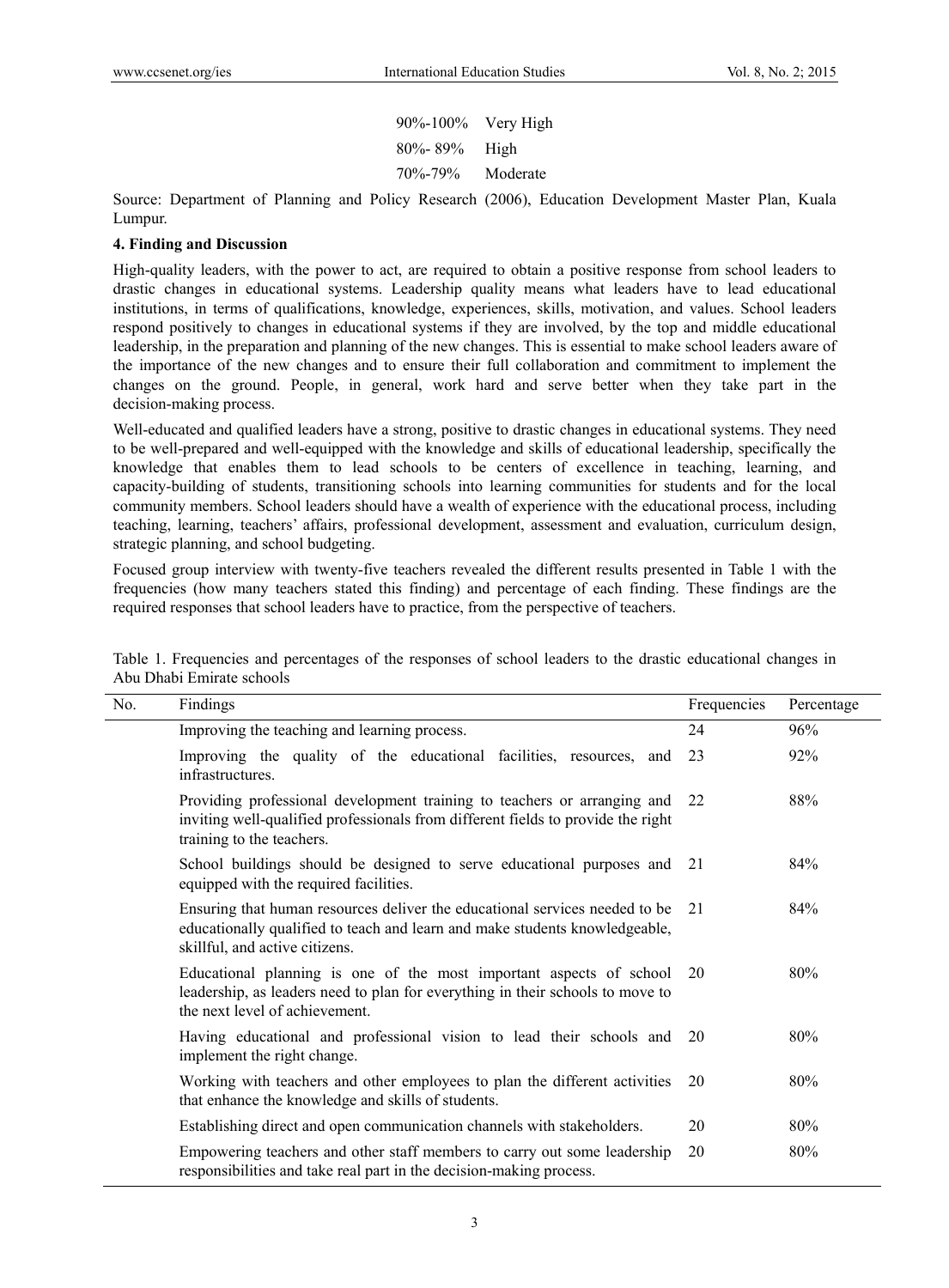| Focusing on the quality of the teachers in their schools.                                                                                                                                          | 20 | 80% |
|----------------------------------------------------------------------------------------------------------------------------------------------------------------------------------------------------|----|-----|
| Building strong relationships with the local public and private authorities to<br>bring direct support to the school, meet its needs, and overcome the shortage<br>of resources that schools face. | 20 | 80% |
| Taking some teaching responsibilities, sharing their experiences, and 19<br>reflecting with others on how to improve the teaching and learning<br>processes.                                       |    | 76% |
| Working with teachers and other experts to identify the appropriate 19<br>technologies for their schools, subjects, and teachers.                                                                  |    | 76% |
| Adapting the right curriculum for each subject, in collaboration with 18<br>educational experts, teachers, and subject matter supervisors.                                                         |    | 72% |
| Supporting teachers to lead their schools to achieve the educational goals.                                                                                                                        | 18 | 72% |
| Committing schools to green school principles in terms of the use of 18<br>different resources and interactions with the environment.                                                              |    | 72% |

Table 1 shows that the core area that has changed rapidly and intensively and considered to be the main source of quality was teaching and learning. Twenty-four teachers (96%) stated that school leaders have to improve the teaching and learning process, indicating the importance of this response from the teacher's perspective. It is the responsibility of the educational leaders to take the required actions to improve the quality of teaching and the learning experience of students, leading to an active role for teachers and staff in the development of education in schools today, educational leaders should not be seen as supremely pragmatic and rational while influencing their subordinates through intellectual persuasion. Instead, the term "leadership" must be expanded to include more individuals in the leadership process and emphasize communication throughout the organization (Tierney, 1989; Rosener, 1990; Astin & Leland, 1991; Bensimon & Neumann, 1993, as cited in Goh, 2009).

Twenty-three teachers (92%) stated that it is the responsibility of the educational leaders to improve the educational facilities, resources and infrastructures. Educational leaders are in the right position to make decisions related to providing schools with the required educational facilities, resources and infrastructures. Building the required infrastructure in schools is an important aspect that school leaders need to consider in collaboration with educational, local public, and private community authorities. As a leader, you need to be active and strong to get financial support and improve the infrastructure of the school. Building strong relationships with the local public and private authorities brings direct support to the school to help meet its needs to overcome the shortage of resources that schools face. Local communities are ready to support schools if they are invited and encouraged to do so; in these communities, there are many organizations and companies can help schools and support educational activities. Private companies can support schools with their products; for example, information technology companies can support school computer laboratories with educational software and computers or related equipment. Part of the responsibility of school leaders is the active management to these resources. It is not enough to have the resources and the facilities in schools, as you need active management of these resources, especially with the challenge of adding new facilities or getting more resources to support the educational process. Planning and designing for school facilities have become normal responsibilities for school leaders/administrators (Hilliard, 2011). School leaders can work with teachers and students to use and manage the available resources wisely. Facility management is one of the important functions of the school leader in maintaining safety and health and managing the school building (Chan, McCleod, Bessette, & Whitson, 2005; Berry, 2002; Dunklee & Siberman, 1991; Glatthom, 2000; Shideler, 2001).

The developments in the fields of science, technology, humanities, and social sciences required teachers to be up-to-date in their areas and in the science of pedagogy. Teachers need to get annual professional development training to cope with the new developments in different fields. Twenty-two teachers (88%) have stated that school leaders can respond to teacher needs by providing professional development training to their teachers or arranging and inviting well-qualified professionals from different fields to provide training to the teachers. This is a high percentage and is a key role that teachers want school leaders to play, by encouraging and supporting teachers to participate effectively in professional development workshops; this is accomplished through giving actively-participating teachers rewards and incentives to give such components the right value. Professional development is a key factor in teachers' growth, enriching their experience and skills. Many teachers are not aware of the importance of professional development; for example, 12 to 27% of teachers, from a study of 2000,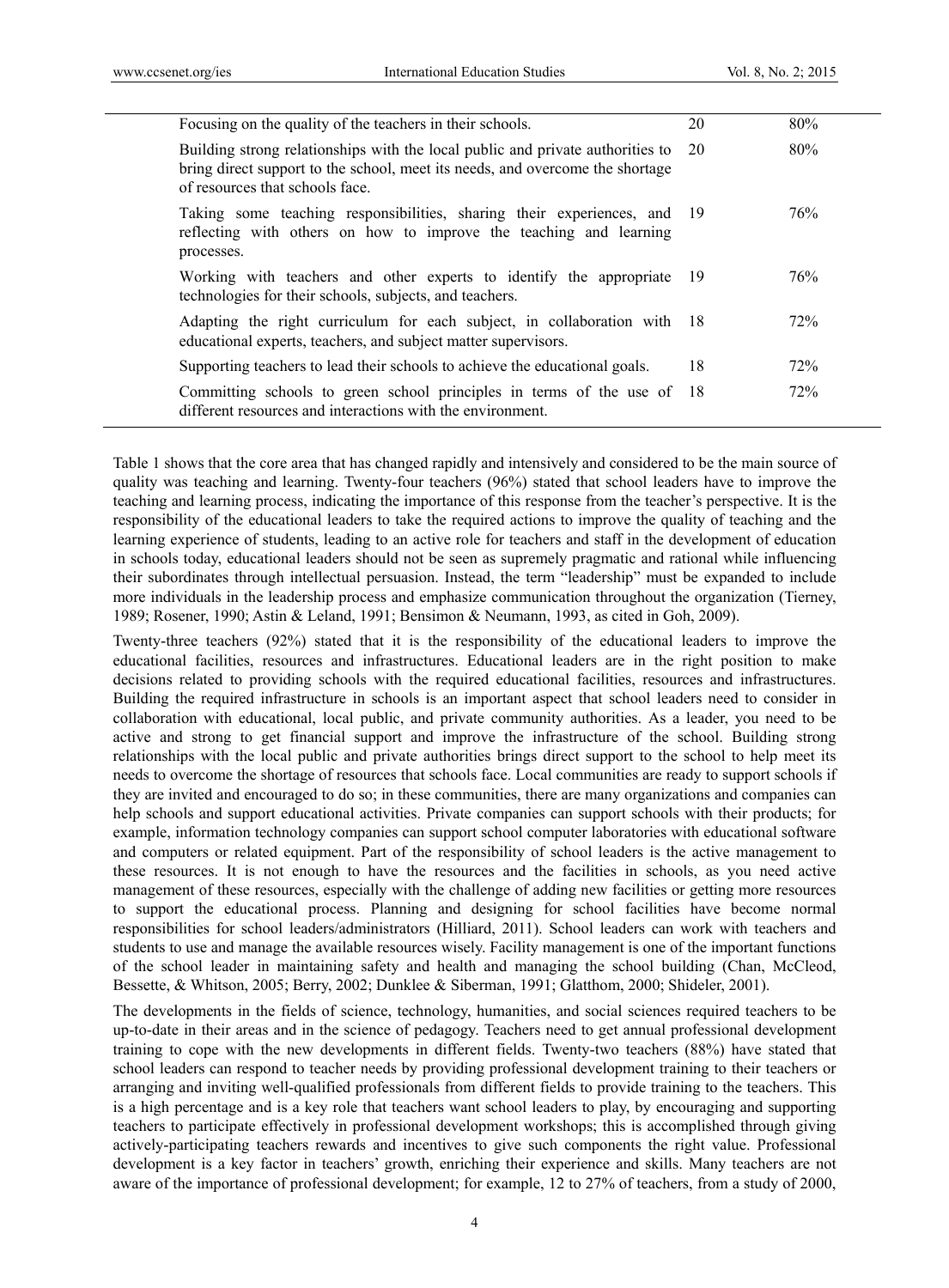believed that professional development activities had improved their teaching practices (National Center for Educational Statistics, 2001). If the teachers do not find an adequate professional development program provided by the district (Lee, 2004/2005), they become more proactive in their continuous improvement (Kent, 2004 as cited in Helterbran, 2010). The implication for teacher training and continuing professional development is to design curricula to allow teachers to negotiate the content, processes, and outcomes as partners in the educational enterprise. Crucially, it means equipping teachers with the capacity to decelerate the pace of the classroom and to support children to take a closer, more detailed analytical view of the problems, concerns, and ideas that they themselves encounter, as Shor puts it, to "extraordinarily re-experience the ordinary" (Shor, 1992, as cited in Williamson & Morgan, 2009).

Twenty-one teachers (84%) expressed the view that school buildings should be designed to serve educational purposes and be equipped with the required facilities as one of responses of educational leaders toward educational changes. Teacher considered this response highly important, due to the current problems that teachers experience in some school buildings, which were designed to be accommodations rather than schools. Moreover, twenty-one teachers (84%) stated that educational leaders need to respond to the human resources that deliver the educational services, as these resources need to be educationally qualified to teach, learn, and make students knowledgeable, skillful, and active citizens. This is due to poor teacher quality and the need to improve the quality of the current teachers and select teachers based on well-defined measurable standards. This will improve the quality of educational systems, which requires educational leaders to give their full support to professional, high-quality teachers. School leaders are the driving force for the development of any aspect of the modern educational systems.

Twenty teachers (80%) stated that school leaders have to respond to the different educational changes by having educational and professional vision to lead their schools and implement the right change. This vision should be in alignment with the educational system's vision, clear, and well-focused. This is because educational leaders are agents of change, and to be a successful agent you need to have a realistic and optimistic vision. The mission of the school as an educational organization needs to be defined in such a way to make the vision of the school a reality. Twenty teachers (80%) have stated that school leaders will be able to lead schools successfully if they plan well ahead of time. Educational planning is one of the most important aspects of school leadership, as leaders need to plan for everything in their schools to move to the next level of achievement. Furthermore, nineteen teachers (76%) stated that school leaders need to work with teachers and other employees to plan the different activities that enhance the knowledge and skills of students: planning teaching and learning activities, curricula, the use of available resources, and to meet the needs of the students and teachers and the teaching process.

Moreover, twenty teachers (80%) stated that school leaders have to establish direct and open communication channels with stakeholders. It is their responsibility to create communication channels with students, staff, and parents to communicate and share the school's vision and aims. School leaders should be involved in interactions between all the people in the school; that is why leadership should be shared and distributed (Gronn, 2000; Hargreaves & Fink, 2006). School leaders have to empower teachers and other staff members to carry out some leadership responsibilities and take real part in the decision-making process; in this spirit, eighteen teachers (72) want educational leaders to empower teachers and other staff members to lead their schools and make real educational decisions. It is very difficult for one or two individuals in a school to perform all needed tasks; therefore, the many aspects of school improvement are a shared experience. For the past decade, many school leaders/administrators used the distribution leadership model, which helps the key leaders/administrators of schools to encourage other faculty and staff to share and coordinate activities at the school level, which may have been coordinated by the school leader/administrator solely in past years (Hilliard, 2011).

Twenty teachers (80%) stated that school leaders need to respond to the changes in the educational system by focusing on the quality of the teachers in their schools. School leaders need to identify qualified teachers to serve schools and students. The selection of teachers should be based on qualifications, experiences, motivation, accomplishments, and charisma, which will enable schools to achieve the intended educational vision and goals.

Nineteen teachers (76%) stated that school leaders need to respond to the changes in the area of teaching and learning by taking some teaching responsibilities, sharing their experiences, and reflecting with others on how to improve teaching and learning processes. This is moderately important from the teacher's perspective because school leaders and administrators need to know what effective instruction looks like before and when a classroom visit takes place (Hilliard, 2011). School leaders must be part of the teaching process by delivering some lessons in their areas, focusing on leadership skills that can be taught to the students and teachers. Teachers and students need models to follow, and the best available model is the school leader. One of the new missions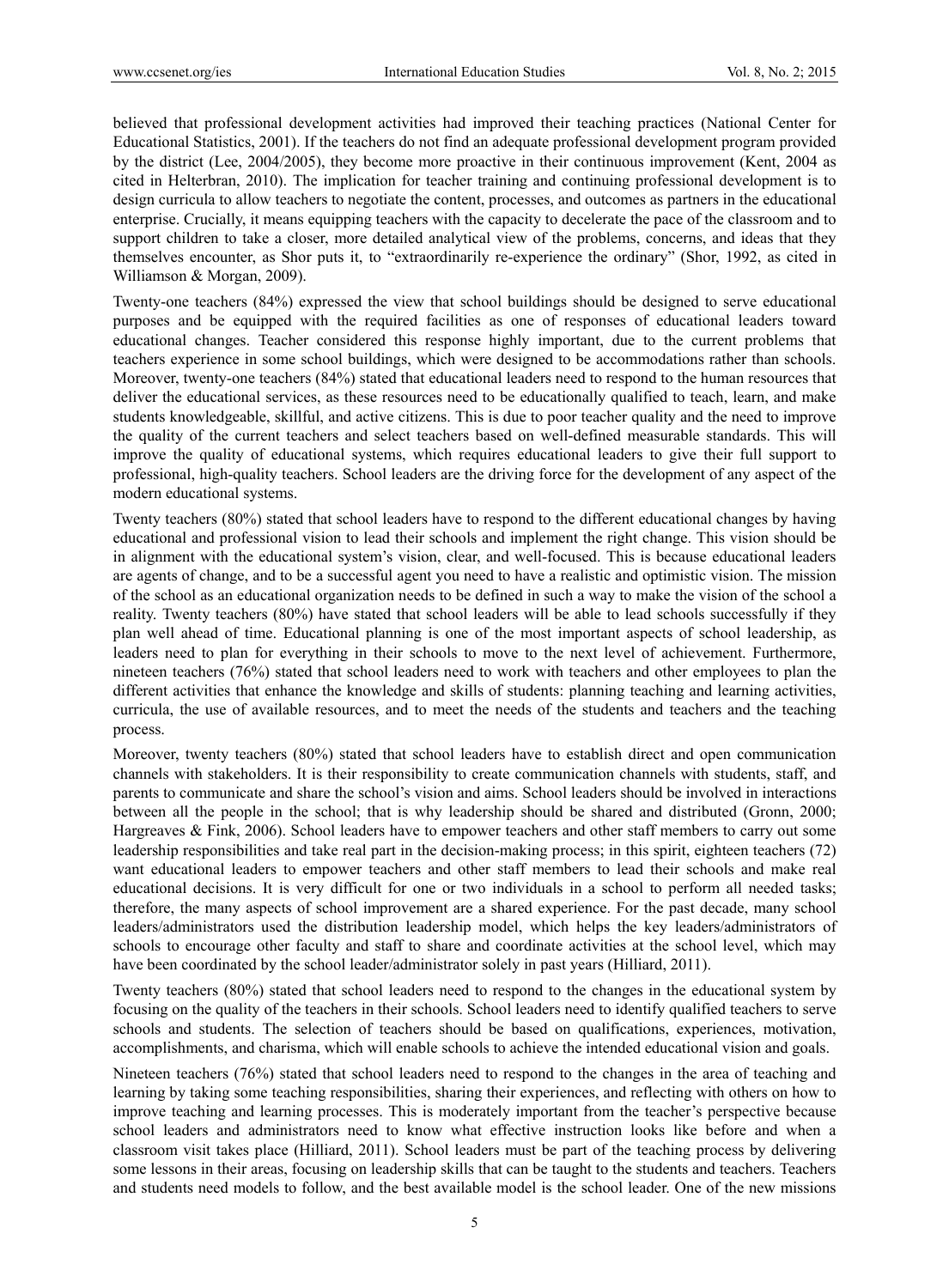for educational systems is to prepare generations with leadership skills, and this can be met directly by school leaders. School leaders can practice leadership skills that are necessary to develop others; for example, good interpersonal skills, communication, and active listening. Team work is one of the changes that are required for teachers and students. School leaders can respond to this demand by leading teachers and students to work in teams and groups to accomplish certain educational missions.

School leaders get the right educational technologies for the use of teachers and students. In this sense, nineteen teachers (72%) want educational leaders to be part of the process of selecting educational technologies, with a moderate importance. With hundreds of technologies in the market, educational leaders need to work with teachers and other experts to identify the appropriate technologies for their schools, subjects, and teachers. Therefore, educational institutions must have adequate infrastructure to accommodate the many technology devices to aid the instructional and learning process. The e-learning opportunities are expanding very fast, and teachers and students must be ready to embrace the new and improved technology (Hilliard, 2011).

Eighteen teachers (72%) want educational leaders to respond to curriculum changes, with a moderate importance. School curriculum has witnessed drastic changes over the past two decades. School leaders can take the lead in their schools to adopt the right curriculum in each subject in collaboration with educational experts, teachers, and subject matter supervisors, to ensure that the school curriculum is in alignment with the society's culture and values. Educational leaders can work with different stakeholders inside and outside schools to adapt the most suitable curriculum that can be taught to the students and develop their knowledge and skills. The current role of school leaders is limited and needs to be expanded to allow them to take the lead in identifying the most appropriate curriculum to each subject for each grade.

Teacher leadership is one of the strategies that can help the school leaders respond and implement the changes. In this sense, eighteen teachers (72%) want educational leaders to support teachers to lead their schools to achieve educational goals, with a moderate importance. According to the Institute of Educational Leadership (IEL) (2008), to cultivate teacher leadership in the school, three conditions should occur, regarding school culture and contexts, roles and responsibilities, and structures. In the school culture and context, the school should focus on reflection, inquiry and learning, encouraging initiatives, setting expectations for teams, sharing leadership, sharing decision-making and responsibilities, working as role models to teach professional values, and spreading the sense of community among teachers to cultivate professionalism. Regarding roles and responsibilities, the school leader requests that all staff respect the teacher leader with subject and instructional expertise, builds trust and good relationships among peer teachers and instructional experts, and understands that teacher leadership is in the center of teaching and learning processes, as opposed to managerial tasks that are assigned by routine, and developing a flourishing interpersonal relationship between teacher leaders and the school principal. The third and last condition is the structure, which is about providing time, access to materials, and places for teacher leadership activities like professional development.

As school responsibility is crucial in preparing the young generation to be environmentally-friendly at the school, national, and international levels, thirteen teachers (52%) stated that school leaders have to commit their schools to green school principles, n terms of the use of different resources and interactions with the environment. This can be accomplished through different educational activities throughout the school days and years. Teachers can prepare activities that attract students' interest and prepare them to interact with to the environment. Schools can partner with other schools and companies to promote student awareness of environmental issues.

### **5. Conclusion**

A proper response, by school leaders, to educational system changes requires certain preconditions are met. These are related to the quality of the leaders and the power that they have to respond to the changes. School leaders respond positively to changes in educational systems if they are involved, by the top and middle educational leadership, in the preparation and planning of the new changes. School leaders respond to the different educational changes by having educational and professional vision to lead their schools and implement the right change. School leaders have to establish direct and open communication channels with students, staff, and parents to communicate and share the school's vision and aims. School leaders have to be part of the teacher selection process, which should be based on qualifications, experiences, motivation, accomplishments, and charisma. Furthermore, school leaders should build strong relationships with the local public and private authorities to bring direct support to the school and meet its needs.

Educational leaders can work with different stakeholders inside and outside schools to adapt the most suitable curriculum that can be taught to the students and develop their knowledge, personalities, and skills.